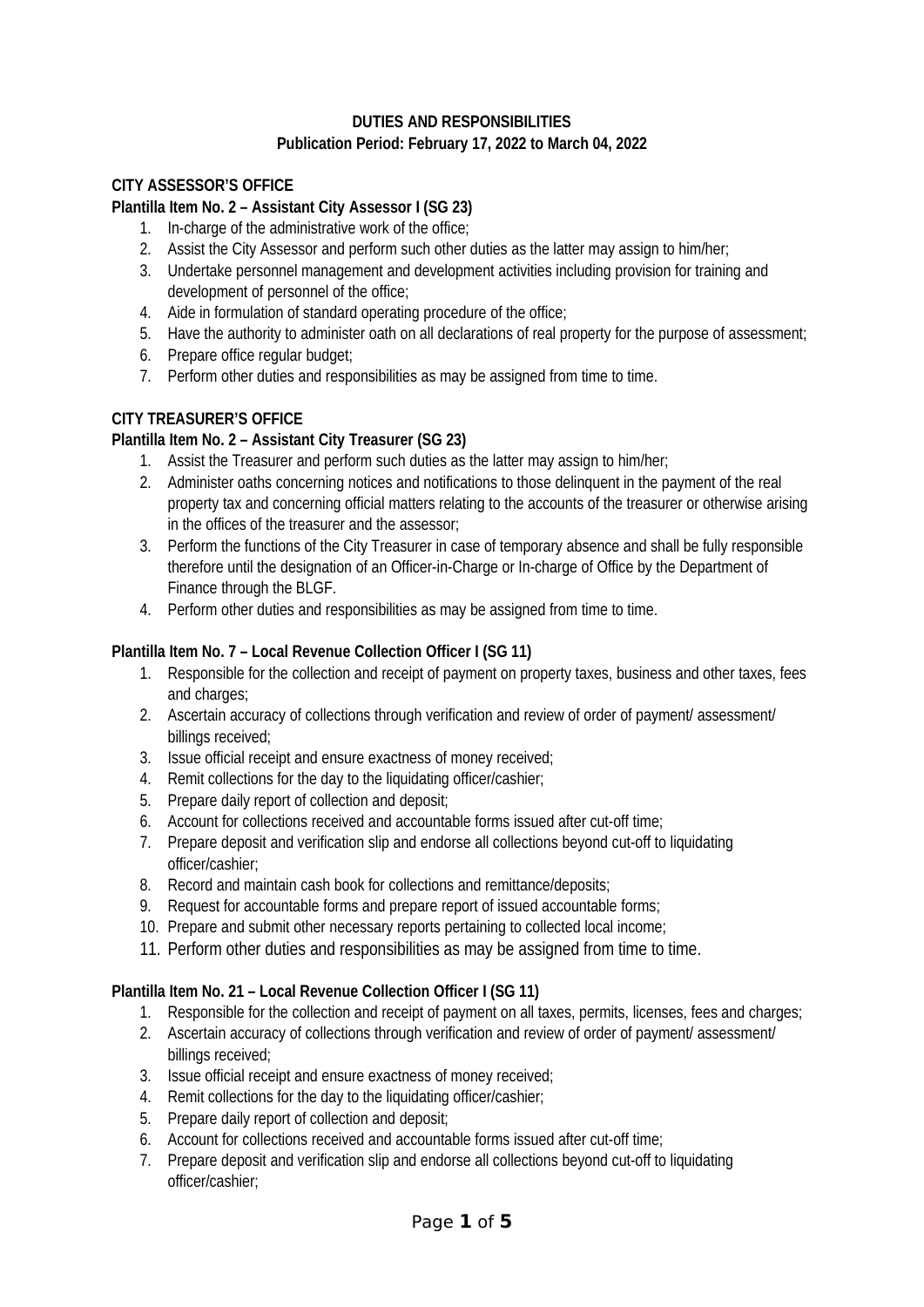- 8. Record and maintain cash book for collections and remittance/deposits;
- 9. Request for accountable forms and prepare report of issued accountable forms;
- 10. Prepare and submit other necessary reports pertaining to collected local income;
- 11. Perform other duties and responsibilities as may be assigned from time to time.

### **Plantilla Item No. 28, 29, 30 – Revenue Collection Clerk III (SG 9)**

- 1. Assist in the collection and receipt of payment on all taxes, permits, licenses, fees and charges;
- 2. Ascertain accuracy of collections through verification and review of order of payment/ assessment/ billings received;
- 3. Assist in the issuance of official receipt and ensure exactness of money received;
- 4. Remit collections for the day to the liquidating officer/cashier;
- 5. Prepare daily report of collection and deposit;
- 6. Account for collections received and accountable forms issued after cut-off time;
- 7. Prepare deposit and verification slip and endorse all collections beyond cut-off to liquidating officer/cashier;
- 8. Record and maintain cash book for collections and remittance/deposits;
- 9. Request for accountable forms and prepare report of issued accountable forms;
- 10. Prepare and submit other necessary reports pertaining to collected local income;
- 11. Perform other duties and responsibilities as may be assigned from time to time.

# **CADMINO – CITY MARKET OPERATIONS DIVISION**

### **Plantilla Item No. 12 – Administrative Officer II (SG 11)**

- 1. In-charge of the supervision and management of processes under the Administration Unit of the Office;
- 2. Responsible for the preparation and consolidation of appropriate periodic reports relative to market management and operations;
- 3. Responsible in coordinating and liaising with the officials of the various market vendors associations;
- 4. Supervise the conduct of open market and other special operations in the market;
- 5. Perform other duties and responsibilities as may be assigned from time to time.

### **Plantilla Item No. 14 – Market Specialist I (SG 11)**

- 1. In-charge of the supervision and management of the operations under the Enforcement Unit of the Office;
- 2. Responsible for monitoring the market inspectors and market enforcers assigned in the public market;
- 3. In charge of the enforcement of market rules and regulation in the public market;
- 4. Coordinate with proper authorities in maintaining the peace and order in the market;
- 5. In-charge of monitoring the cleanliness and orderliness of all facilities of the public market;
- 6. Lead the conduct of inspection of the goods being sold in the market;
- 7. Perform other duties and responsibilities as may be assigned from time to time.

# **CITY AGRICULTURE AND VETERINARY OFFICE**

### **Plantilla Item No. 2 – Administrative Officer II (SG 11)**

- 1. Responsible for the collation, preparation, management and maintenance of office data base including farmer's profile and crop production record;
- 2. Prepare and submit required production information such as cropping season master list, production report, harvest report and damage report to different partner agencies;
- 3. Prepare and submit weekly and monthly crop monitoring report to Provincial Agriculture Office and Regional Field Office III;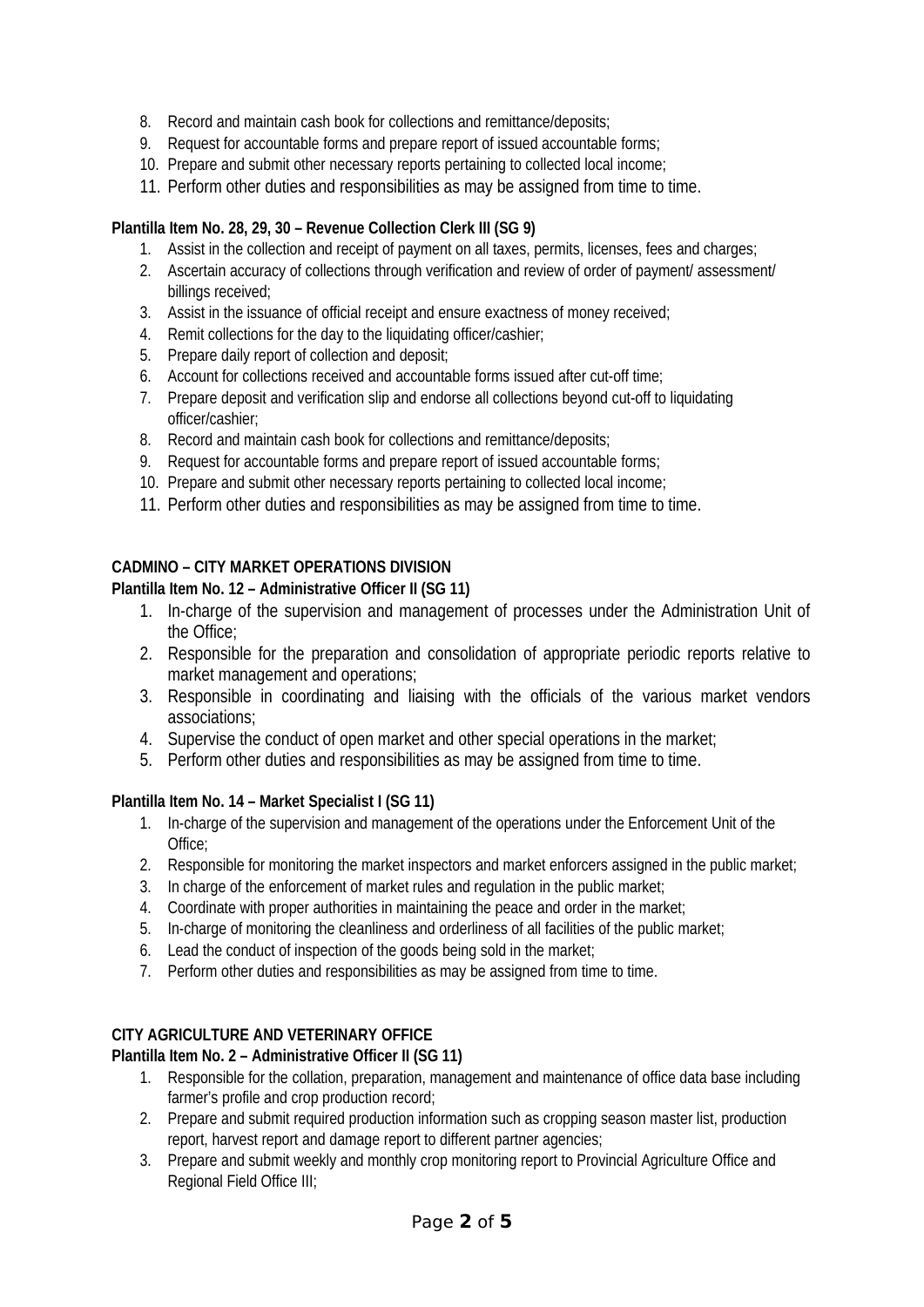- 4. Collate, prepare and submit Agricultural Extension Worker's quarterly Action plan including targets and accomplishments to Provincial Agriculture Office and Regional Field Office III;
- 5. Perform other duties and responsibilities as may be assigned from time to time.

## **CITY CIVIL REGISTRY OFFICE**

### **Plantilla Item No. 21 – Administrative Assistant II (Administrative Assistant) (SG 8)**

- 1. Responsible in the compliance and monitoring of ISO related processes;
- 2. In-charge in the preparation of all accounting related documents for the City Civil Registry Office (CCRO) including the Annual Investment Plan, Project Procurement Management Plan, OBR and other related documents;
- 3. In-charge in the compliance and preparation of HR and other related documents needed;
- 4. Act as the Supply and Procurement Officer of the office;
- 5. Submit monthly Accomplishment Report;
- 6. Perform other duties and responsibilities as may be assigned from time to time.

## **Plantilla Item No. 16 – Administrative Assistant (Assistant Registration Officer) (SG 8)**

- 1. Responsible for scanning all registered civil registry documents;
- 2. Encode all scanned civil registry documents;
- 3. Perform other duties and responsibilities as may be assigned from time to time.

### **CITY ENGINEER'S OFFICE**

### **Plantilla Item No. 19 – Engineer II (SG 16)**

- 1. Oversee the implementation and maintenance of City's carpentry and masonry projects.
- 2. Implement preventive maintenance program for the City's carpentry and masonry assets
- 3. Prepare program of works needed by the unit in coordination with the Planning and Design Division
- 4. Prepare accomplishment and status report of carpentry and masonry assets regularly
- 5. Perform other duties and responsibilities as may be assigned from time to time.

### **CITY HEALTH OFFICE**

### **Plantilla Item No. 55 – Nurse I (SG 15)**

- 1. Conduct primary medical care management and treatment, expanded program on immunization services to infants, and adult immunization program to pregnant women, senior citizens and City Government employees;
- 2. Provide pre and post natal consultation in the Barangay Health Station, family planning counseling services among women of reproductive age, and nutritional counseling to pregnant, postpartum and malnourished children;
- 3. Conduct case findings among patients with symptoms of tuberculosis and follow up activities on tuberculosis contacts;
- 4. Implement Barangay Nutrition Committee activities in every barangay;
- 5. Implement Philhealth Primary Care benefits;
- 6. Prepare and update the profile of Philhealth members and dependents;
- 7. Accomplish and consolidate reports, clinic workloads and other special reports on a regular basis;
- 8. Monitor the Barangay Health Workers and the Community Health Team for health programs, projects and services;
- 9. Conduct surveillance and report notifiable emerging and re-emerging diseases;
- 10. Perform other duties and responsibilities as may be assigned from time to time.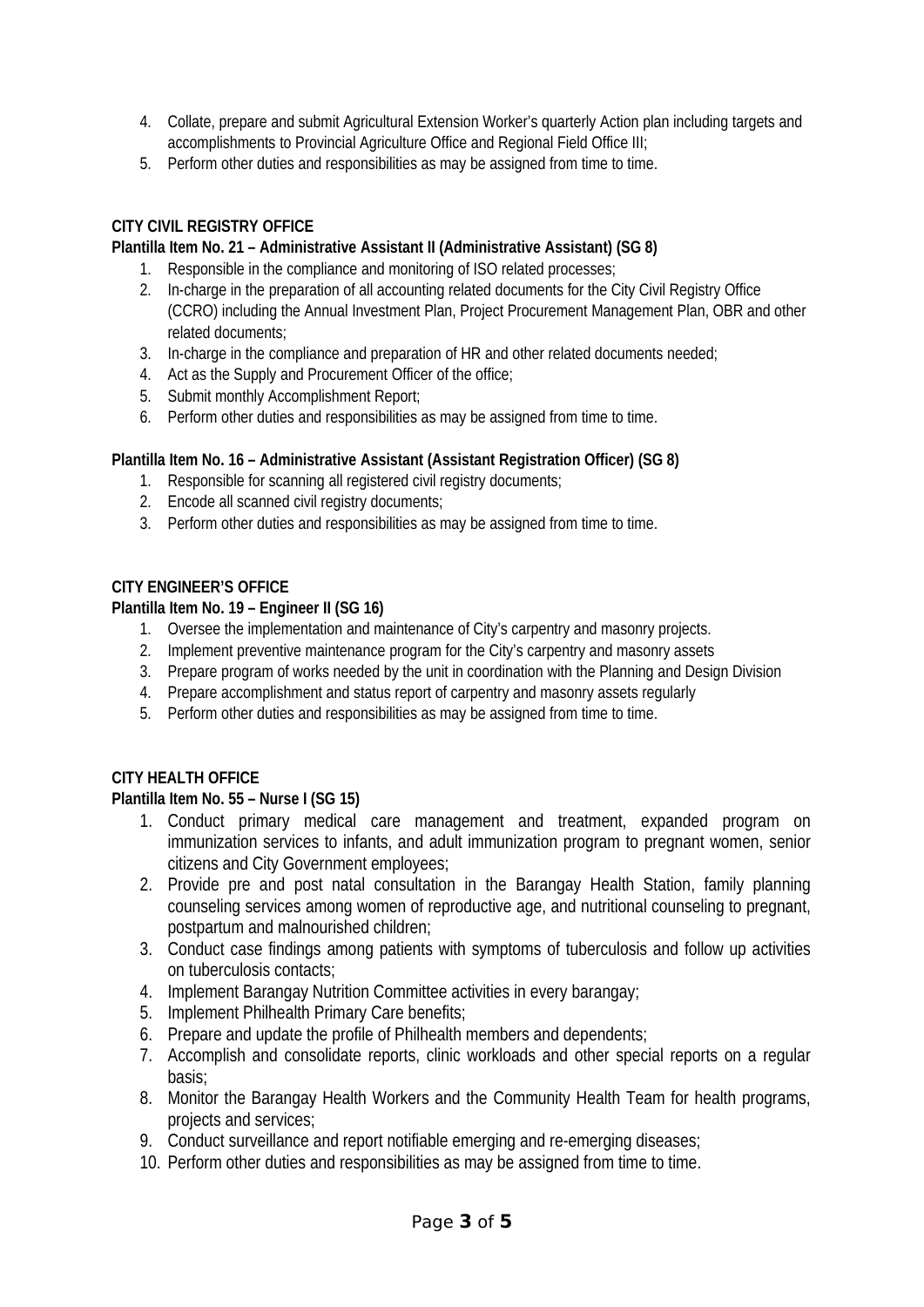## **Plantilla Item No. 127, 131 – Laboratory Aide II (SG 4)**

- 1. Prepare equipment and records for the schedule of laboratory exams;
- 2. In-charge of the registration of patients' data for laboratory procedure;
- 3. Assist the Medical Technologist during laboratory examination/screening and sputum microscopy through recording and releasing of results;
- 4. Manage and maintain all files and records of laboratory results and all laboratory equipment;
- 5. Responsible for maintaining the orderliness and cleanliness of the laboratory;
- 6. Perform other duties and responsibilities as may be assigned from time to time.

### **CITY COLLEGE**

## **Plantilla Item No. 24 – Dental Aide (SG 4)**

- 1. Conduct basic client information gathering
- 2. Assist the dentist in performing dental health care services
- 3. Assist in the implementation of dental health related programs
- 4. Coordinate schedules of clients and programs to other offices
- 5. Assist in ensuring adequate dental equipment, tools and supplies by preparing requests and submitting inventory reports
- 6. Perform other duties and responsibilities as may be assigned from time to time.

## **CITY GENERAL SERVICES OFFICE – MOTORPOOL DIVISION**

### **Plantilla Item No. 93 – Administrative Assistant III (Motorpool Supervisor II) (SG 9)**

- 1. Handle administrative tasks that have been assigned by the division head.
- 2. Delegates work flow and supervise administrative staff.
- 3. Check and review delegated tasks that have been assigned by the division head.
- 4. Check deadlines on incoming request.
- 5. Manage & prioritize multiple tasks that have been assigned by the division head.
- 6. Responsible for ordering & taking inventory of preventive and corrective parts and overseeing the operation of equipment and tools.
- 7. Coordinate with the mechanics & provides them with items they might need.
- 8. Perform other duties and responsibilities as may be assigned from time to time.

### **CITY GENERAL SERVICES OFFICE – UTILITY MAINTENANCE AND SERVICES DIVISION Plantilla Item No. 30 – Administrative Aide VI (Utility Foreman) (SG 6)**

- 1. In-charge in the implementation of market cleaning programs and activities at the new & old public market.
- 2. Conduct regular inspection and monitoring of the implementation of daily market cleaning activities including the performance of all market cleaners.
- 3. Recommend reforms or strategies for the improvement of market cleaning services.
- 4. Conduct clean-up operations during & after special activities & other festivities in the City.
- 5. Submit semi-annual & annual accomplishment reports.
- 6. Perform other duties and responsibilities as may be assigned from time to time.

### **Plantilla Item No. 32 – Administrative Aide VI (Utility Foreman) (SG 6)**

- 1. In- charge in the implementation of street cleaning programs and activities in the poblacion area, Dolores areas and other major thoroughfares;
- 2. Conduct regular inspection & monitoring of daily street cleaning activities including the punctuality, attendance & performance of all street cleaners;